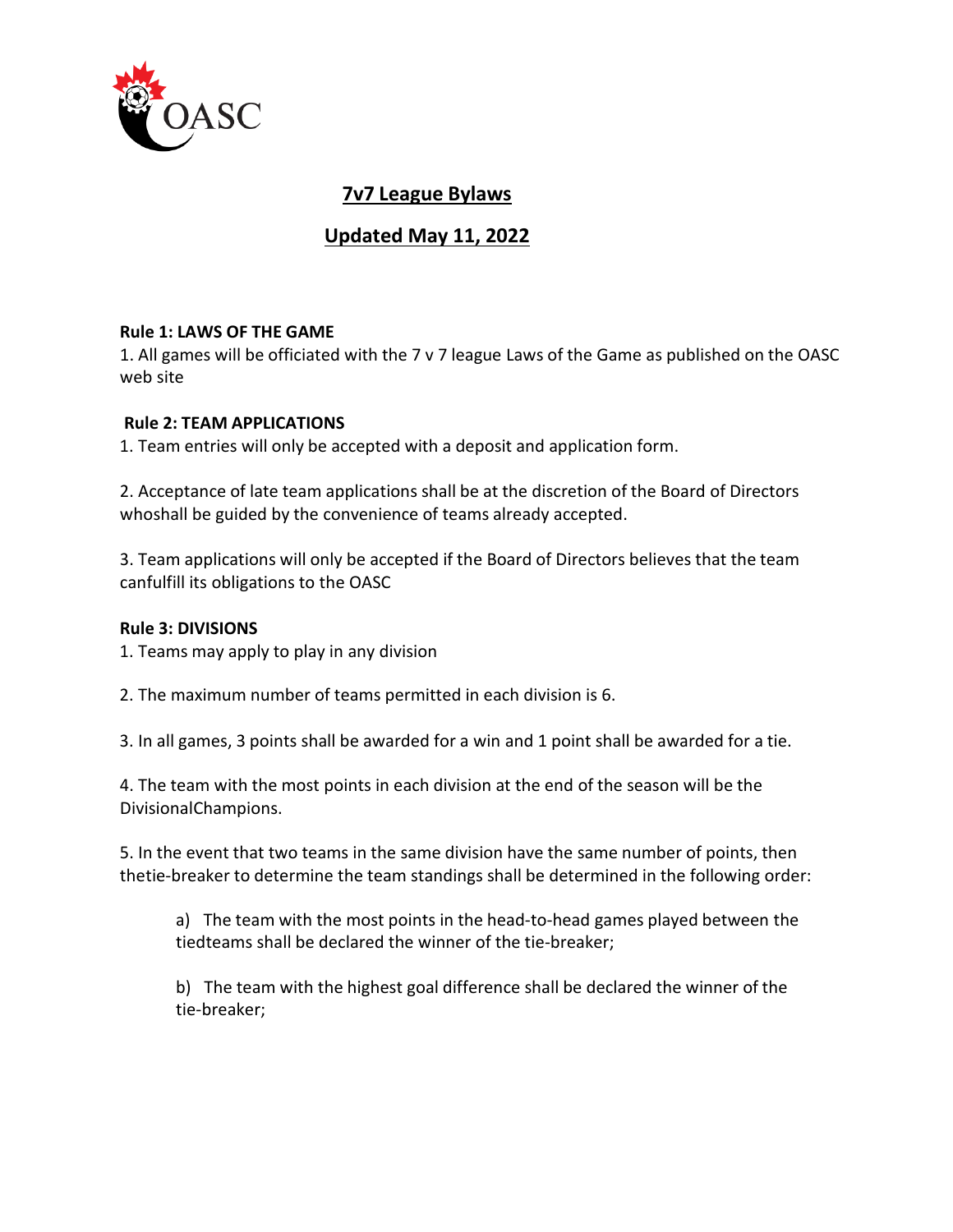

c) The team with the most goals scored shall be declared the winner of the tiebreaker;

d) The team with the most wins in shall be declared the winner of the tie-breaker;

5. In the event of a team withdrawing from the League and failing to complete its schedule, the entire record for that team shall be expunged from the League standings.

6. A team will not be permitted to change division once the season has started without the permission of the Board of Directors who shall be guided by the convenience of teams already playing in the league.

# **Rule 4: PLAYER REGISTRATION**

1. All players shall be registered with the League in accordance with the current seasons Registration Policy.

2. All players shall be at least 16 years of age

3. A player may register for more than 1 team; however, a player may not register for 2 teams within the same division

# **Rule 5: PLAYER IDENTIFICATION**

1. The checking of each player's Player Identification is compulsory for all games. Player Identification is only confirmed with the presentation of the EODSA photo ID on either plastic card or mobile app or government issued picture ID.

2. Players who cannot be identified by their ID and game sheet are not permitted to play.

#### **Rule 6: GAMESHEETS**

1. Each team is to present 2 copies of a game sheet to the referee before each game. The referee will complete the game sheet and return a copy to the team at the end of the game. The other game sheet is to be retained by the referee and sent to the league within 48 hours.

2. All players and Team Officials participating in a game must be identified on the game sheet.

3. Only 15 players may be listed on the game sheet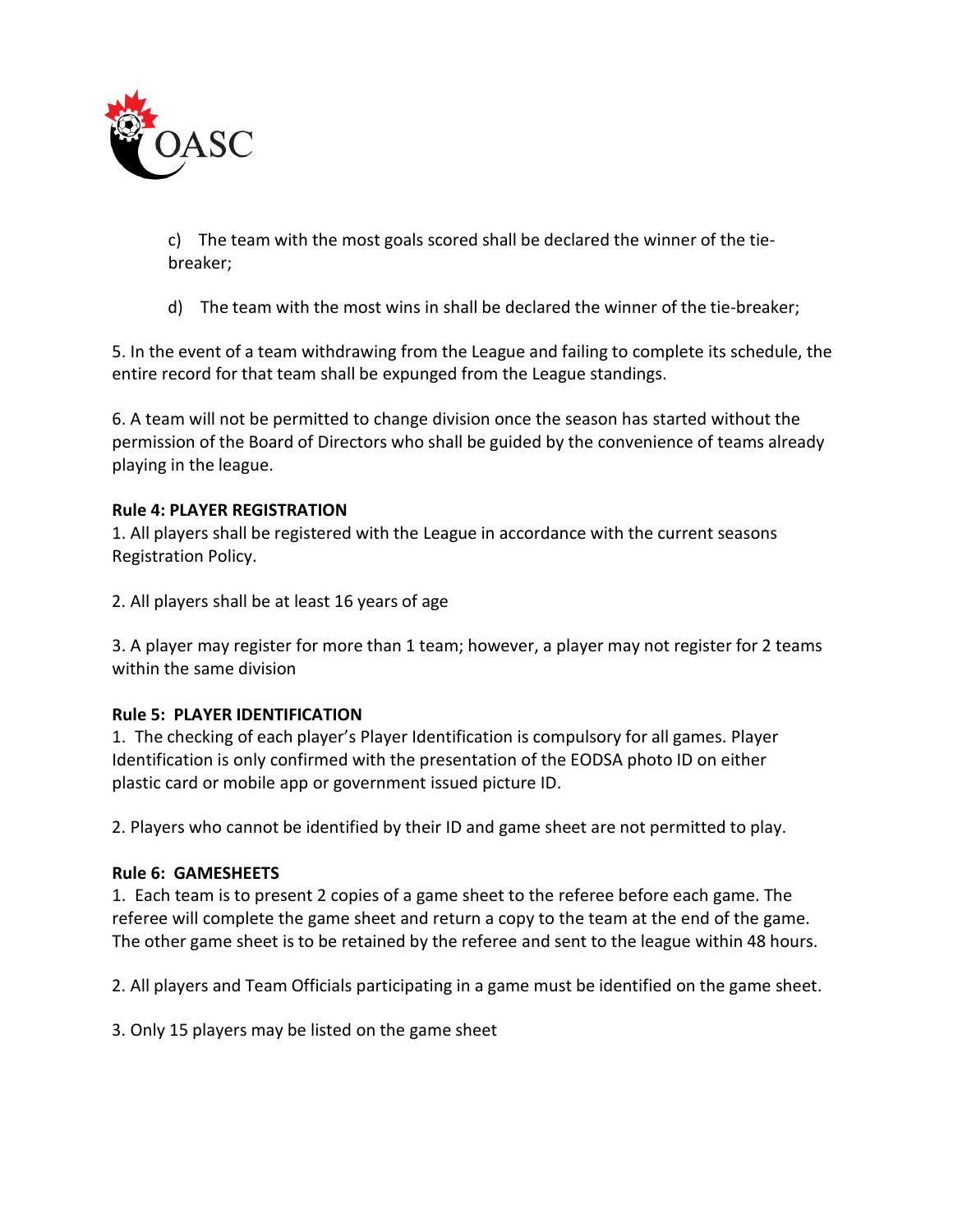

4. A player whose name appears on the game sheet is deemed to have played in the game. If a player does not attend then his or her name must be scratched on the game sheet when it is given to the referee.

## **Rule 7: UNIFORMS**

1. All teams shall register their uniform with the OASC prior to their first game.

2. Where there is a similarity of colours the away team shall change, providing the home team`s colours are as registered with the OASC. If not, then the home team shall change. It is the responsibility of the coach of the team that is to change to have alternate shirts ready.

3. Player's shirts shall be numbered. The numbers are to be at least eight (8) inches high. No two (2) players on the same team shall wear the same number. The player`s number shall be indicated on the Game Report Sheet beside their name and no player shall change their number during the course of a game without the permission of the referee.

## **Rule 8: GAME OFFICIALS**

1. Only qualified referees registered with Ontario Soccer shall be appointed to officiate in the league

2. Referees shall receive fees for their services in the amount determined by the Board of Directors at the start of each season.

3. Referees must arrive at the location of the game at least 20 minutes prior to kick off

4. At the conclusion of the game, the referee shall ensure that all sections of the Game Sheet are completed and shall be forward it, together with any supplementary sheets, to the OASC within 48 hours.

5. Referees who are also registered players and/or team officials may not referee matches in their own division or any other match in which there might be a conflict of interest.

6. Games where the officially appointed referee fails to appear will be rescheduled unless a mutually agreeable stand-in can be employed instead. Both coaches must write on the game sheets that they agree to use the stand in referee.

#### **Rule 9: UNPLAYABLE AND ABANDONED GAMES**

1. Any team failing to field five (5) players by the scheduled kick off time shall be reported to the OASC.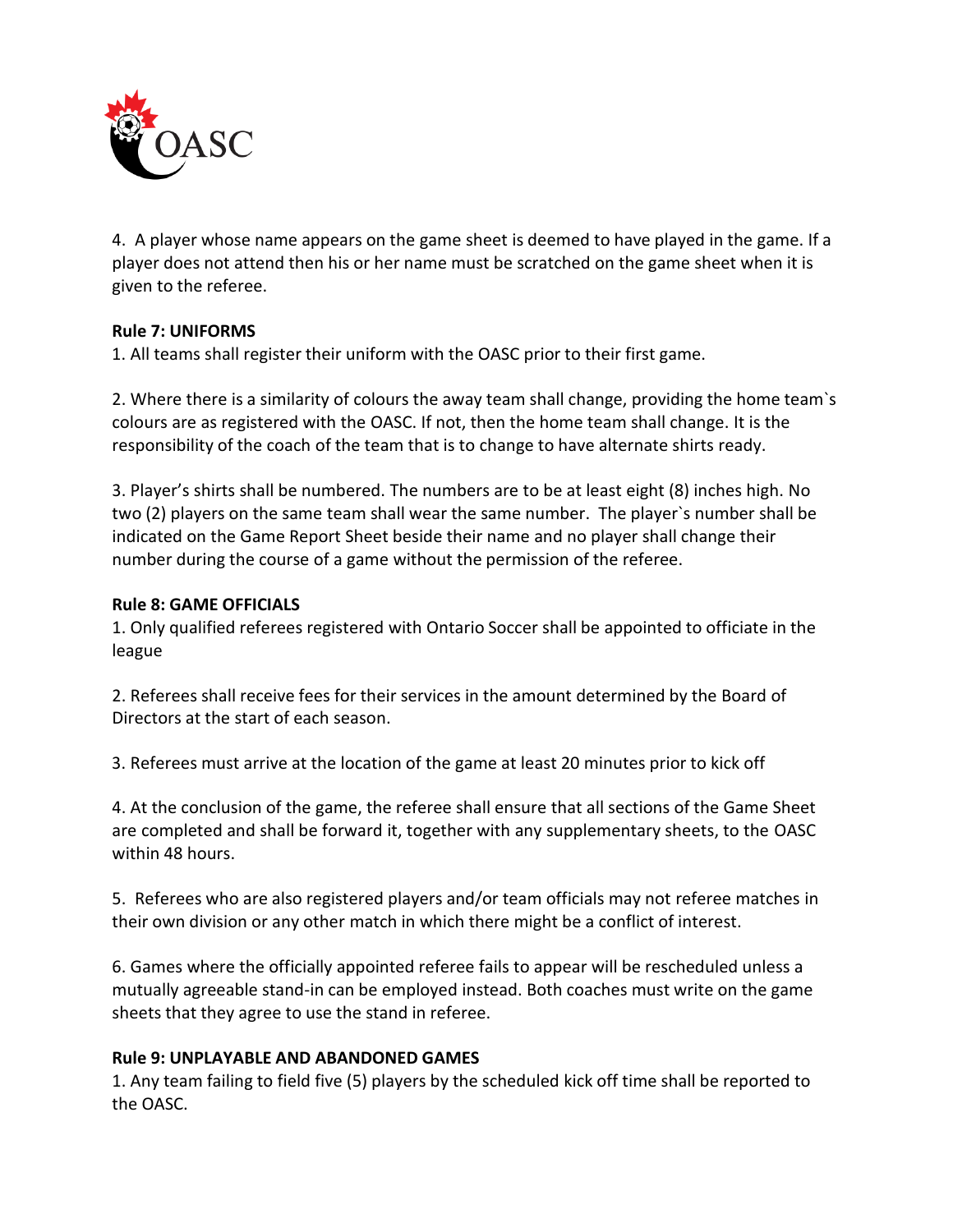

2. Any team failing to field five (5) players within five (5) minutes of the scheduled kick off time shall be considered to have failed to appear and they shall default the game.

3. If both teams fail to appear no points shall be awarded but each team will have one (1) loss added to its record.

4. Defaulted league games will not be rescheduled.

5. If the game is abandoned due to the actions of a player, coach or spectator from one of the teams then the game will be awarded to their opponents. The score will be a 2-0 default or the current score if it is better than 2-0. The guilty team may also face discipline action.

6. If the game is abandoned due to any other reason, then the following policy will be used to decide the outcome of the game.

a) If one team is winning by 3 goals or more then the result will stand and the game is considered complete.

b) If neither team is winning by 3 goals or more then the game will be considered complete if 1/2 of the game has been completed.

c) If neither team is winning by 3 goals or more, and less than 1/2 of the game has been completed then the game will be replayed subject to field availability.

#### **Rule 10: POSTPONEMENT AND RESCHEDULING OF GAMES**

1. The Board of Directors may postpone any game at any time

2. Teams may request a postponement of a game in accordance with the Rescheduled Games Policy that is relevant for that season.

### **Rule 11: GAME REPORTS**

1. Both teams must submit a game report to the OASC via their web site no later than noon the following day. Teams who do not submit a game report on time will be fined \$25 for each occurrence.

### **Rule 12: TROPHIES AND AWARDS**

1. Medals will be awarded in the league.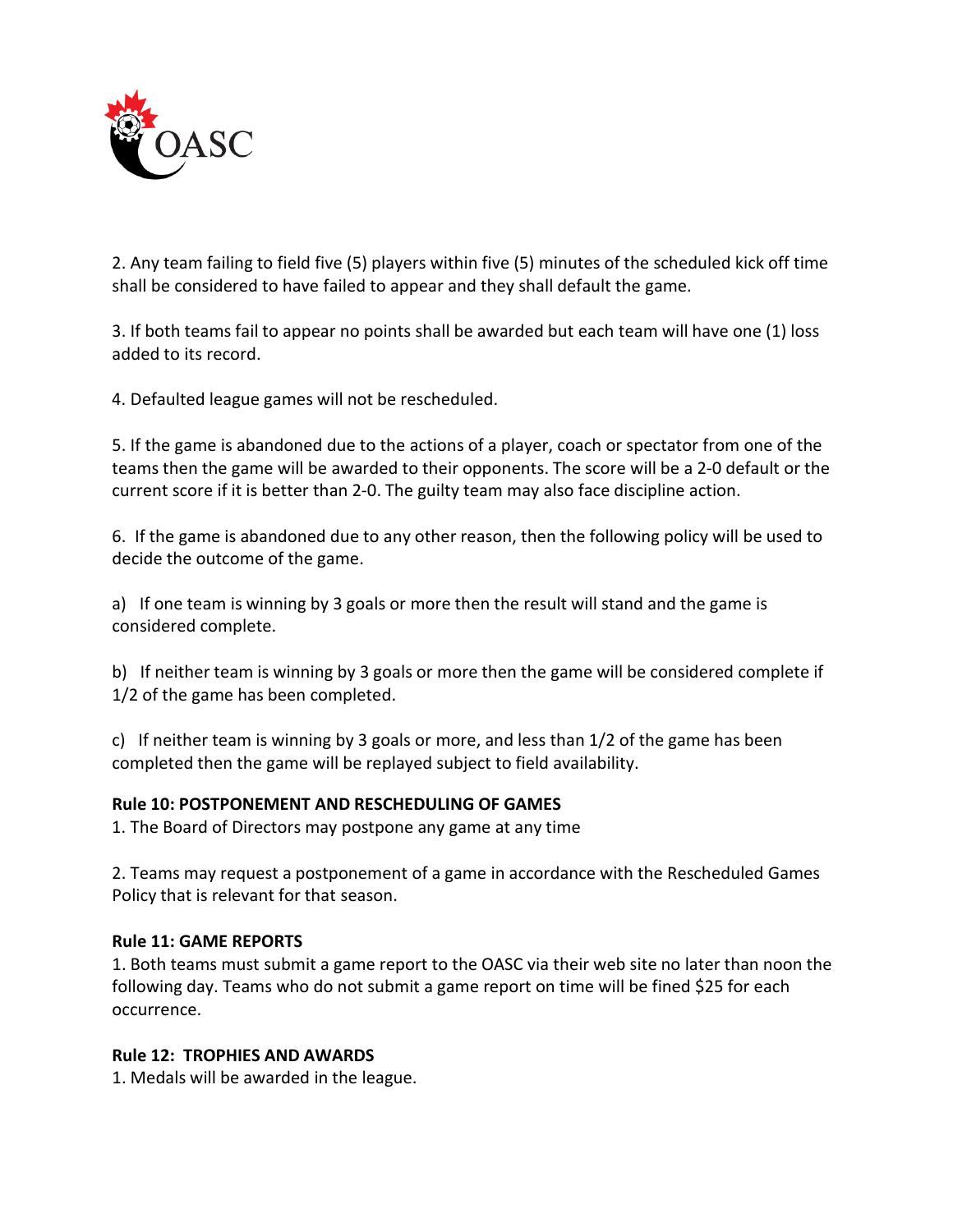

#### **Rule 13: TEAM OFFICIALS**

1. At every game each team shall designate an individual to act as coach, who shall identify themselves to the referee.

2. Coaches are recognized to be participants in games and as such are bound by the rules and regulations of the OASC.

#### **Rule 14: PLAYER LOANS**

1. Player loans must be recorded on the game sheet with the words 'Player Loan' after the individual's name

2. A player may only play on loan in 5 games per season

3. When a team can field 7 or more players, 2 additional players may be loaned, however the maximum number of players on the team cannot exceed 15.

4. When a team can field 6 players or less, 3 additional players may be loaned

5. When a player has been loaned to a team, any late arriving players may only be eligible to play as long as the conditions in paragraphs 4 and 5 above are not violated or permission has been given by the opposing coach.

6. If a loan player is used who does not meet the requirements of rules 14 then the OASC Discipline Panel may decide to replay the game or award a default win to the opponents.

#### **Rule 15: PROTESTS**

1. Where a game is played under protest, such fact must be noted on the game sheet and a formal protest must be lodged as stipulated below.

2. In dealing with any protest, the OASC Discipline Committee shall take into consideration the possession by the protesting Club or Team of any prior knowledge of the facts or allegations contained in the Protest, which if properly used, might have prevented the Protest.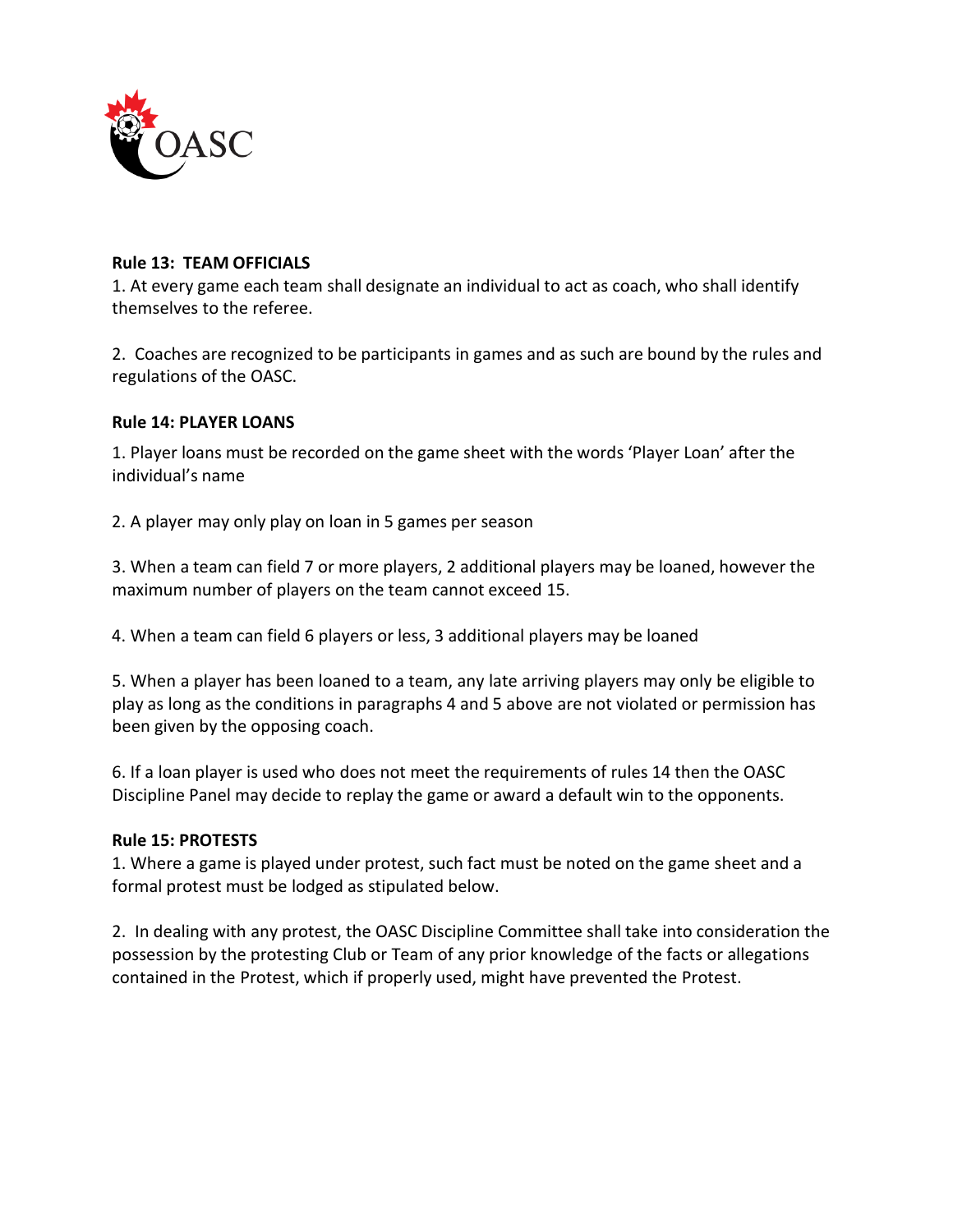

3. A written protest must be submitted to the OASC within 48 hours of the game. The protest must contain a full description of the reasons for the protest.

4. A protest fee of \$50 must be submitted to the OASC within 48 hours of the game. The protest fee will only be returned if the protest is upheld or if the protest was deemed to be out of order

5. If a protest is deemed to be valid then a hearing will be scheduled where the protesting party must present their case to the OASC Discipline Committee

6. No protests pertaining to the decisions of the game officials shall be entertained.

7. Objections to field conditions, goalposts, balls or team colours, shall not be considered as grounds for a protest. Objections of this nature shall be brought to the attention of the referee and noted in writing on the game sheet. If in the opinion of the referee, the objections do not constitute a valid reason for abandoning the game, no further action will be considered by the OASC. In all other cases, the league may take appropriate action based on a review of the referee's written report.

# **Rule 16: DISCIPLINE**

1. Disciplinary action shall be taken in accordance with the Ontario Soccer Published Rules. The following guidelines will apply:

a) In cases where Ontario Soccer published rules provide for Discipline by Review (DBR), the accused does not have to appear for a hearing. If the accused person does not request a hearing within 48 hours of the game where the offence occurred, he/she will be found guilty and the applicable penalties and/or fines, established by the Ontario Soccer for the offence for which he/she has been charged shall apply.

b) Any request for a hearing shall be submitted in writing to the OASC and accompanied by an administration fee of \$50. The hearing fee shall be reimbursed only if the Discipline Panel finds the accused not guilty. An accused who has requested a hearing and fails to appear for the hearing shall forfeit the administration fee.

2. Where the Ontario Soccer published rules provide for Discipline by Hearing (DBH), and where the EODSA has delegated to the OASC the authority to handle all discipline pertaining to the offence the OASC Discipline Committee will hold a hearing and deal with the alleged